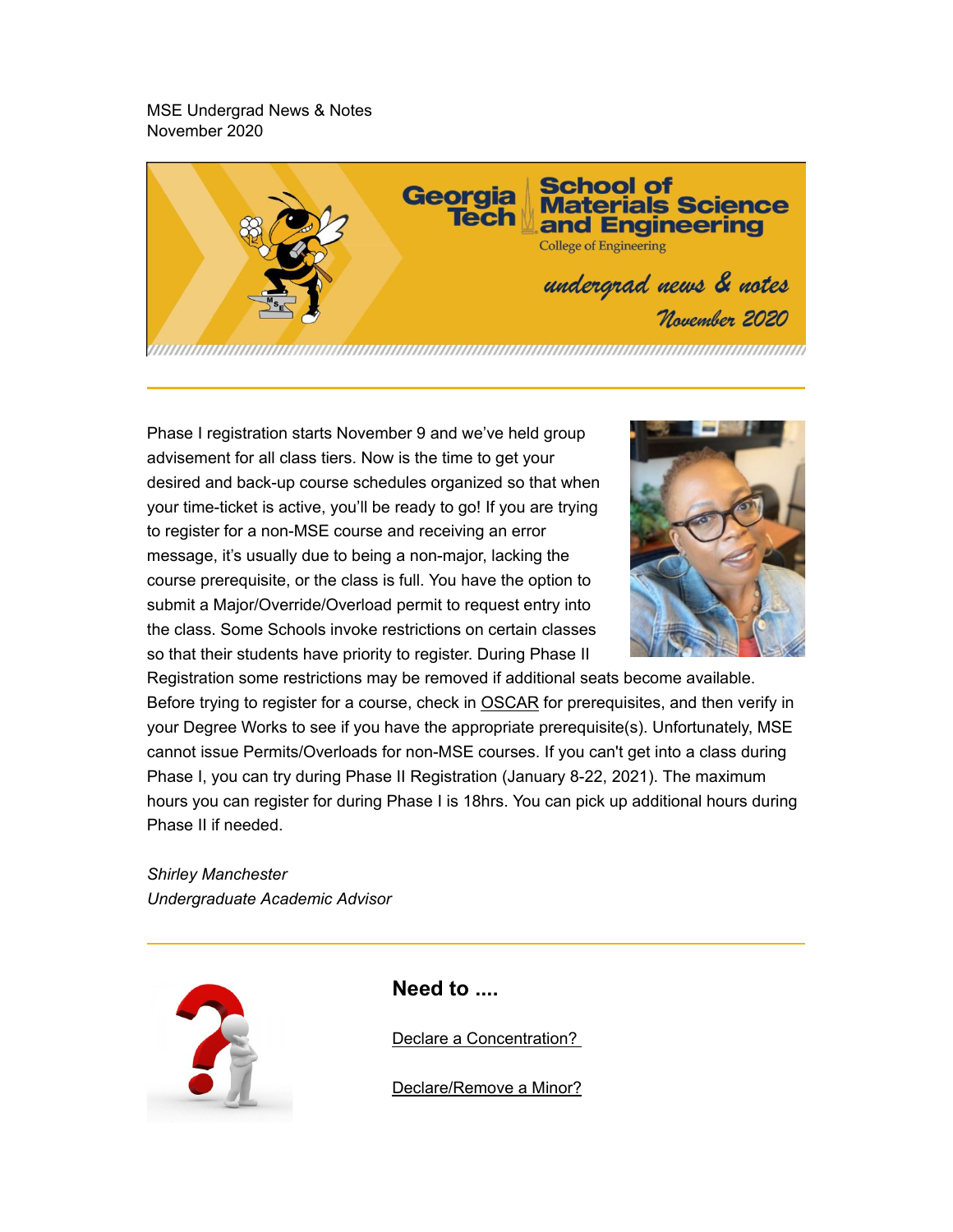### **Important Dates**:

November 23-24 – Final instructional class days November 25 – Student recess (No class / campus open) November 26 – Thanksgiving Break (Official school break) November 30 – Reading day (No exams all day)





### **Spring 2021 Registration Timeline**

November 2 – Schedule of classes available online November 5 – Time Tickets release begins November 9 – December 11 Phase I Registration for Spring 2021 Semester, 4:00 PM ET January 8 – 22 – Phase II Registration for Spring 2021 Semester

### MSE PERMIT REQUESTS

Please include the following with your requests:

- Name
- Tech ID number
- Course Name/Number/CRN#/Section Number
- Request explanation



If you've received an error when trying to register for a MSE class although you're an MSE major it might be due to the following:

- Missing prerequisite(s) (excludes if you're currently in class)
- Showing as outside major (if you haven't processed a Change of Major form yet)
- Overload Error the class is full

An explanation and instructions will be given once you've submitted your requests/inquiry to registration@mse.gatech.edu.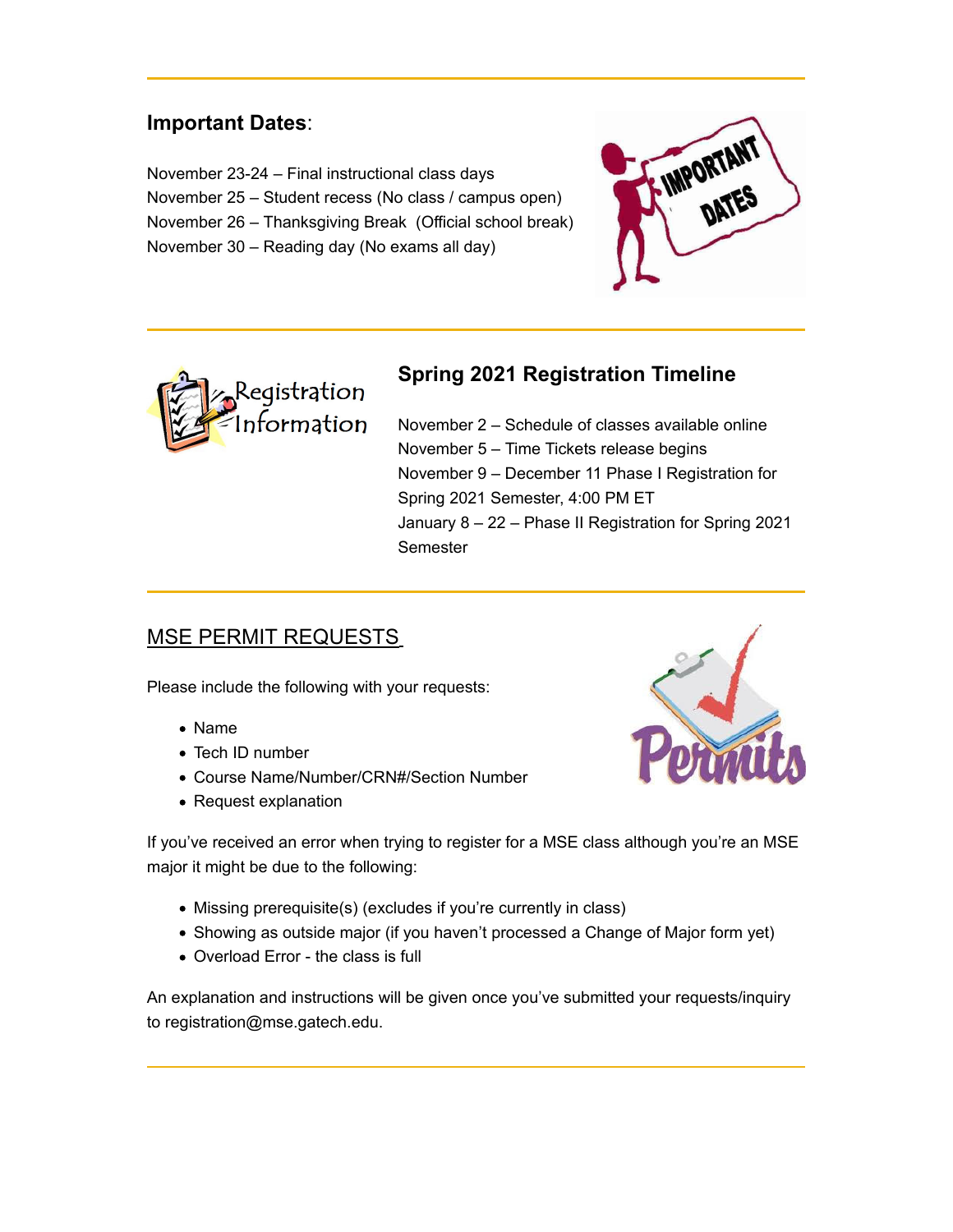

#### MSE ETHICS REQUIREMENT!!

Please note that there is an Ethics Requirement for the MSE degree. These course options are different than the GT Ethics course options shown in the GT catalog. **Seniors**, please check your Degree works page via Buzzport to see if you have met this requirement. If not, and you're planning to

graduate Spring 2021, you will need to pick up a course before the end of Phase II Registration, January 8-22, 2021.

The MSE Ethics course options are listed in your Degree Works page under Core Area "F" and are as follows: CS, 4001, 4002, PHIL 3105, PHIL 3109, PHIL 3127, PHIL 4176; HTS 1084, HTS 3032; INTA 2030; LCC 3318 or PUBP 3600. Courses HTS 2084, HTS 3032, INTA 2030 & PUBP 3600 can be used to satisfy multiple requirements such as Social Science/Humanities/MSE Ethics.

Social Science Course Listings

Humanities Course Listings

### **Georgia Tech's First-Generation College Celebration: A Panel Discussion**



November 9, Noon-1:00 EST, Register here



COVID-19, Class & Coursework Logistics Website for Students

### **Advisor Link**

Advisor Link is the new Advising Platform and the preferred method to schedule ALL Academic Appointments.



Process to Schedule Advising Appointments:

- Go to www.advisor.gatech.edu
- Select Advisor: Shirley Manchester
- Select Appointment day and time and Appointment reason
- Add Virtual Appointment session to your Calendar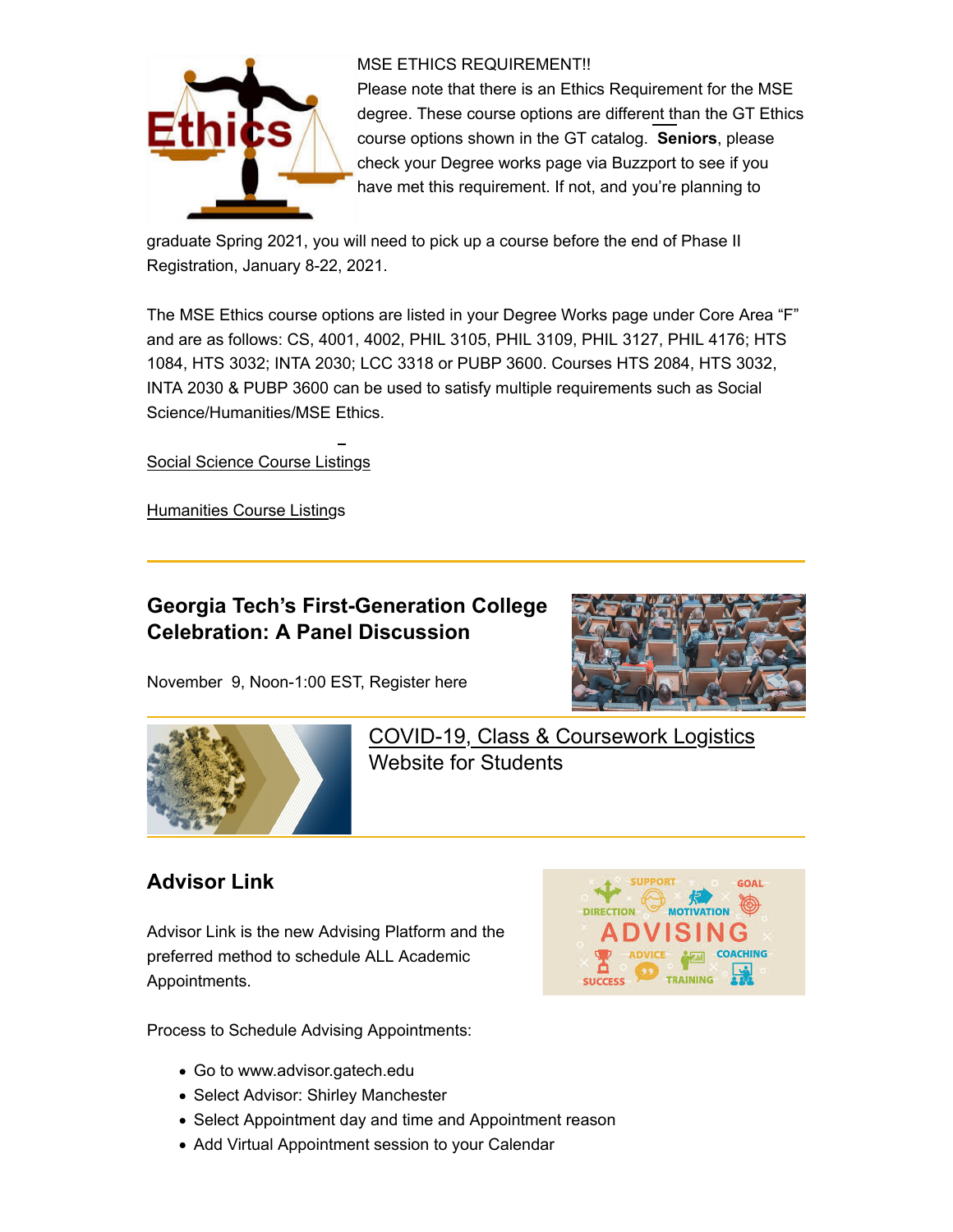

### **Interested in Research?**

#### **Process to initiate UG Research in MSE**

- Create/Update resume
- Email your resume to Tia Williams stating your interest for Research and she will distribute your resume to the MSE faculty listserv
- You can also go onto the MSE website, go to faculty page and email them directly
- UG Research is not limited to MSE.
- Register your research for Credit/Pay as per your class level. Research Authorization form processing will be done via DocuSign

Questions? Contact Tia Williams

### **Fall Commencement Logistics December 12, 2:00 pm ET, Bobby Dodd Stadium**

Graduation Checklist

FAQ

Tickets Policy

Regalia & Honor Cords

Purchase Regalia



Georgia Tech will provide honor cords for undergraduate students based on their previous semester's cumulative GPA. Students will receive an email with pickup instructions. Graduates are permitted to wear additional items if given by officially sanctioned Georgia Tech honor societies or student organizations. Degree candidates are responsible for obtaining from the student organization any honors accessories to which they are entitled. GPA Requirement with a minimum of 60 institutional credits earned:

3.15 for Honor (Double white cords) 3.35 for High Honor (Double gold cords) 3.55 for Highest Honor (Double white and gold braided cords)

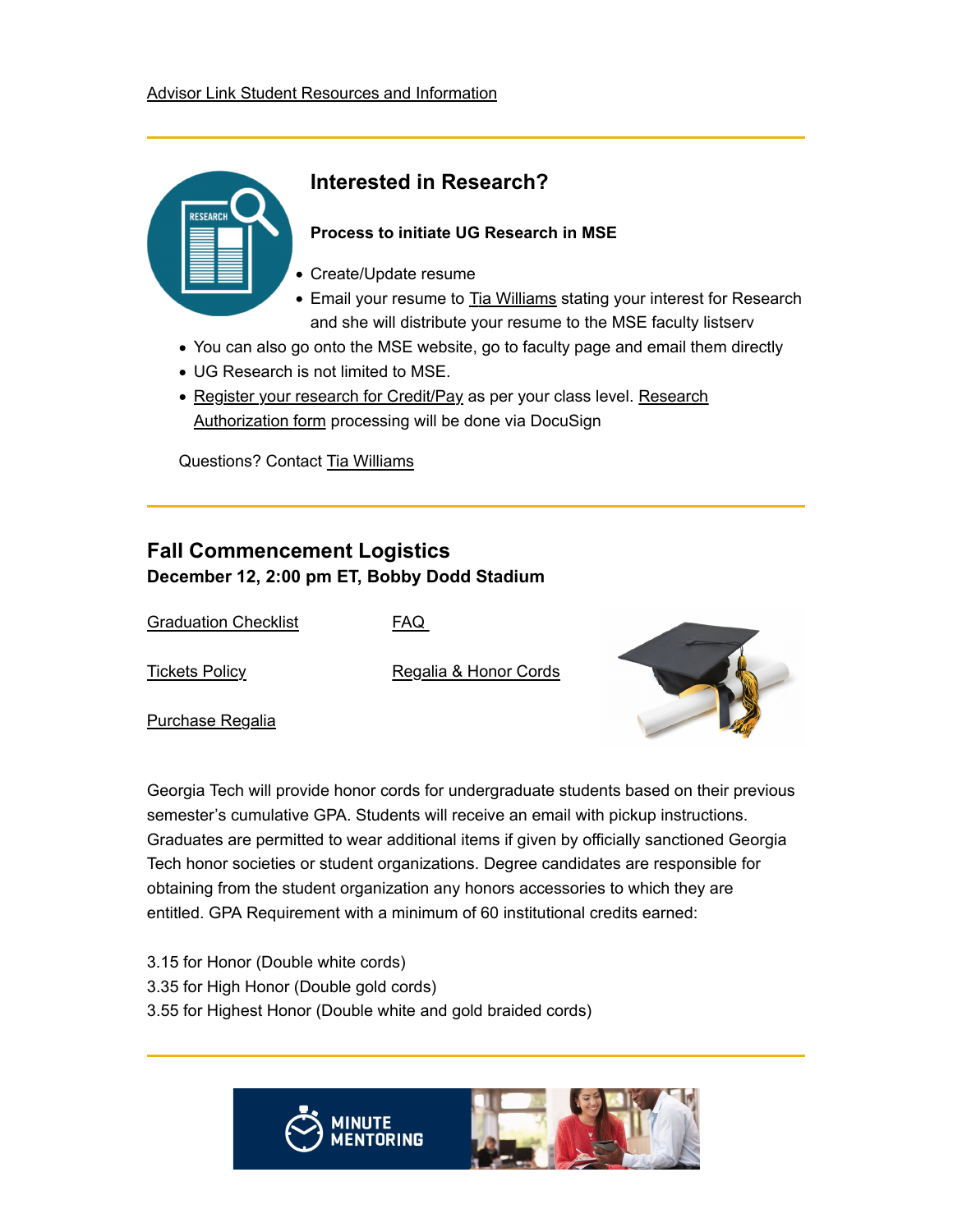## **GT Minute Mentoring**

The Minute Mentoring program is a component of Mentor Jackets that helps students connect with Georgia Tech alumni for personal and professional development opportunities. Minute Mentors may be contacted by current Tech students to serve as a one-time resource for things like exploring majors informational interviews, resume reviews, mock interviews, etc.



### **Considering a Global Internship?**

Check out these opportunities here

Note: Please register your internship if received outside of Georgia **Tech** 

#### **GACE Virtual Statewide Career Fair**

November 10, 10:00am - 4:00pm Do not miss out on this excellent opportunity to recruit students and alumni from over 40 colleges, universities & technical schools at the GACE (Georgia Association of Colleges and Employers) Virtual Statewide Career Fair on November 10th! The Career Center is partnering with GACE to provide this opportunity to Georgia Tech students. Employer Registration is OPEN. Online https://www.gace.org/Virtual-Fair Questions? Please email: careerfair@gace.org



#### **GT Spring All Majors Career Fair**

January 25 – 26, 2021, 9:30 – 4:30

With over 4,000 students on average having attended past career fair events focused solely on co-ops and internships, our "Spring All-Majors Career Fair" expects an even greater draw as a great opportunity for employers to establish a presence at Georgia Tech while recruiting students from all majors for full-time positions, as well as co-op and internship opportunities.

#### **MSE Spring All Majors Career Fair**

January 25, 2021, 9:30 – 4:30 ET

Career Workshops

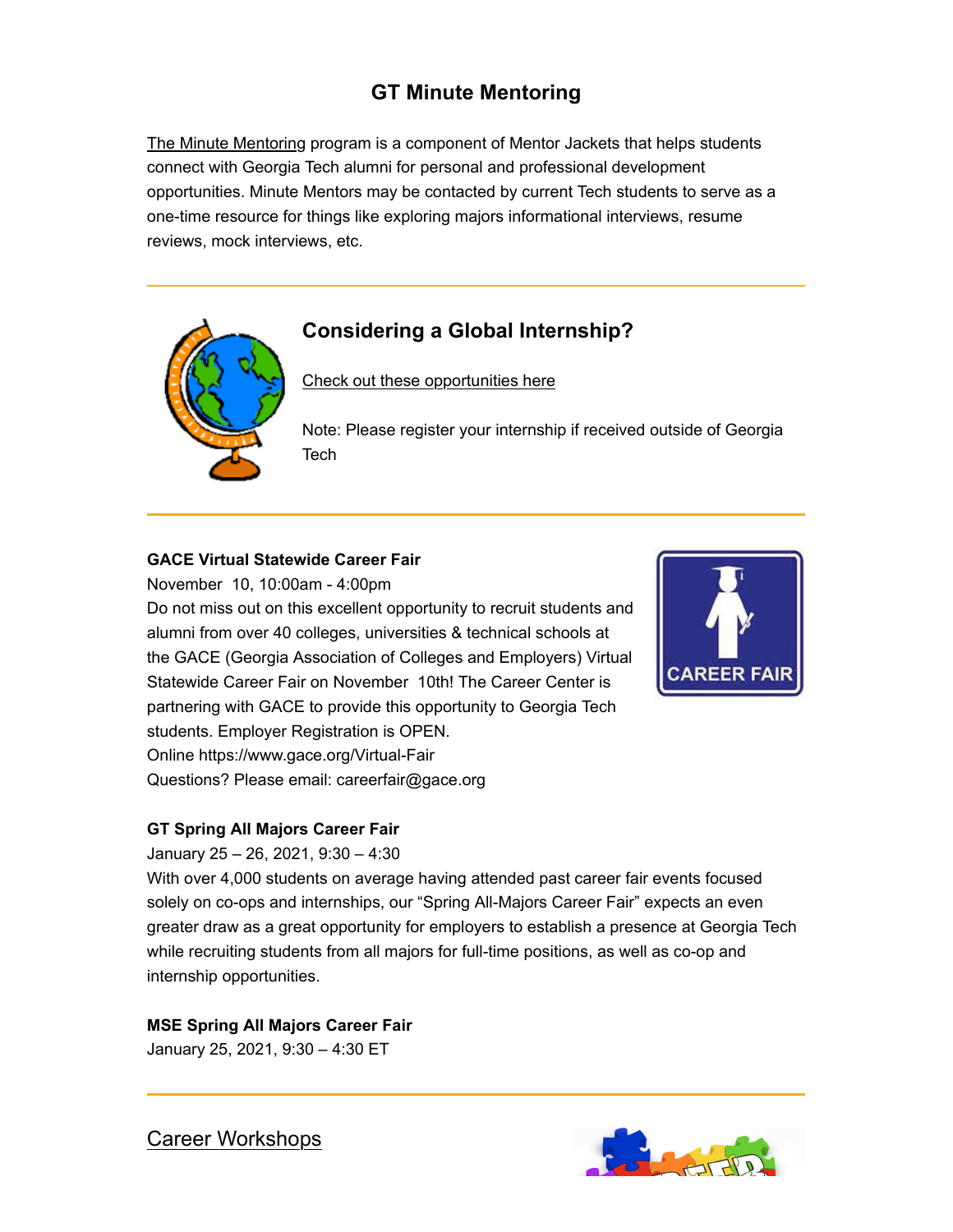Finances for Students and First-time Employees. Lee Baker, CFP



November 5, 11:00 AM, Online

Lee Baker, CFP began his financial planning career while still an undergraduate student at the Georgia Institute of Technology. Lee graduated from Georgia Tech in 1990 with a Bachelor of Science degree in Industrial Engineering. His passion for helping people achieve financial security combined with a desire to bring a little bit of "Wall Street" to "your street" led him to establish Apex Financial Services. After years in the business, he has developed a reputation for educating individuals in an easy-to-understand manner so they can grasp personal finance and use those concepts to pursue their financial objectives.

#### Employer Insight

November 5, Noon, online

GT Career Center Corporate Partners present successful job searching tips and how to manage your personal brand.

#### Defining/Analyzing Benefits

Grad Candidates - Employment offer received November 12, 11:00 am, Online A workshop led by a US Dept. of Labor specialist about how to analyze and define job benefits, and how to plan and save on the job.

#### Making LinkedIn Work For You

November 12, 11:00 am, Online

Workshop centered on how to create a LinkedIn profile to connect with recruiters, alumni, expand job search network, and make new contacts.

#### Career Chat Hour

#### November 12, Noon, Online

Join the Career Center for our Career Chat Hour, exclusively for students, both undergrad and grad. Pose questions, get advice from career advisors about search strategy, find out about job market trends, hear what employers are telling us, and share suggestions for how we can help you.

#### How to Network Effectively

November 17, 11:00 am, Online

Many people think they know how to network, but what they're doing is whispering in the wind. Attend this workshop and find out how to define and target networking, and how to do it, so you can make worthwhile connections every time.

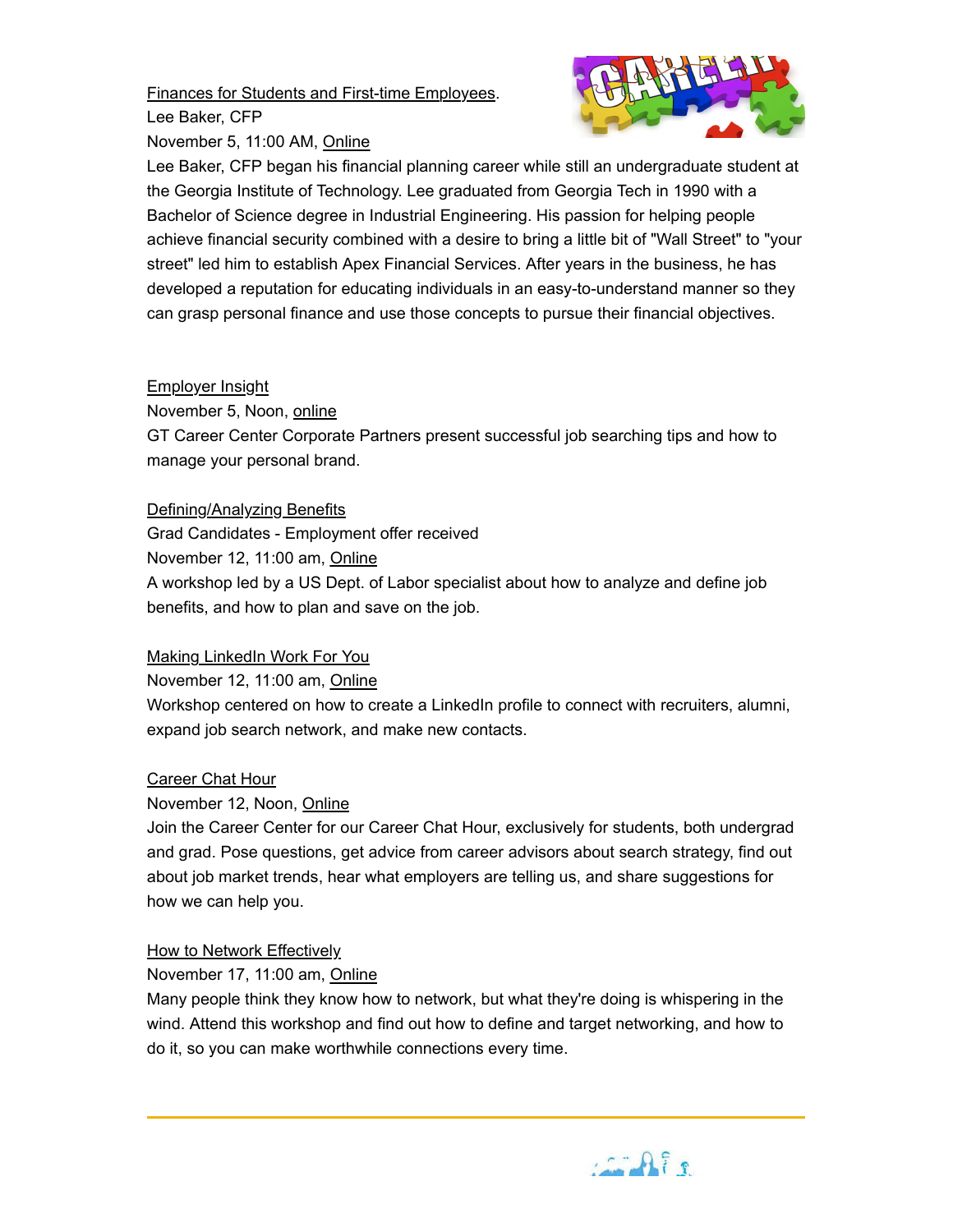### Employer Information Sessions





*Academic Support Resources*

*Campus Resources*

*Study Tips*

Undergraduate Student Handbook

LGBTQIA Student Resources

Stamps Health Center

Tutoring Services

Community Service Information

Library Resources

Counseling Services

LGBTQIA Study Abroad Info Session **Webinar** 

### **Support Corner**

Resources are available if you or a peer is in need of support outside of academics.

The GT Counseling Center offers remote services for fall until they can return to standard operating procedures.



After hours, contact the GT Police Department at 404.894.2500 and ask to speak with an on-call counselor.

The Office of the VP-Dean of Students offers a referral resource for concerns about a fellow student or if you need assistance yourself.

The Georgia Crisis & Access Line is staffed with professional social workers and counselors 24 hours a day, every day, to assist those with urgent and emergency needs. 1.800.715.4225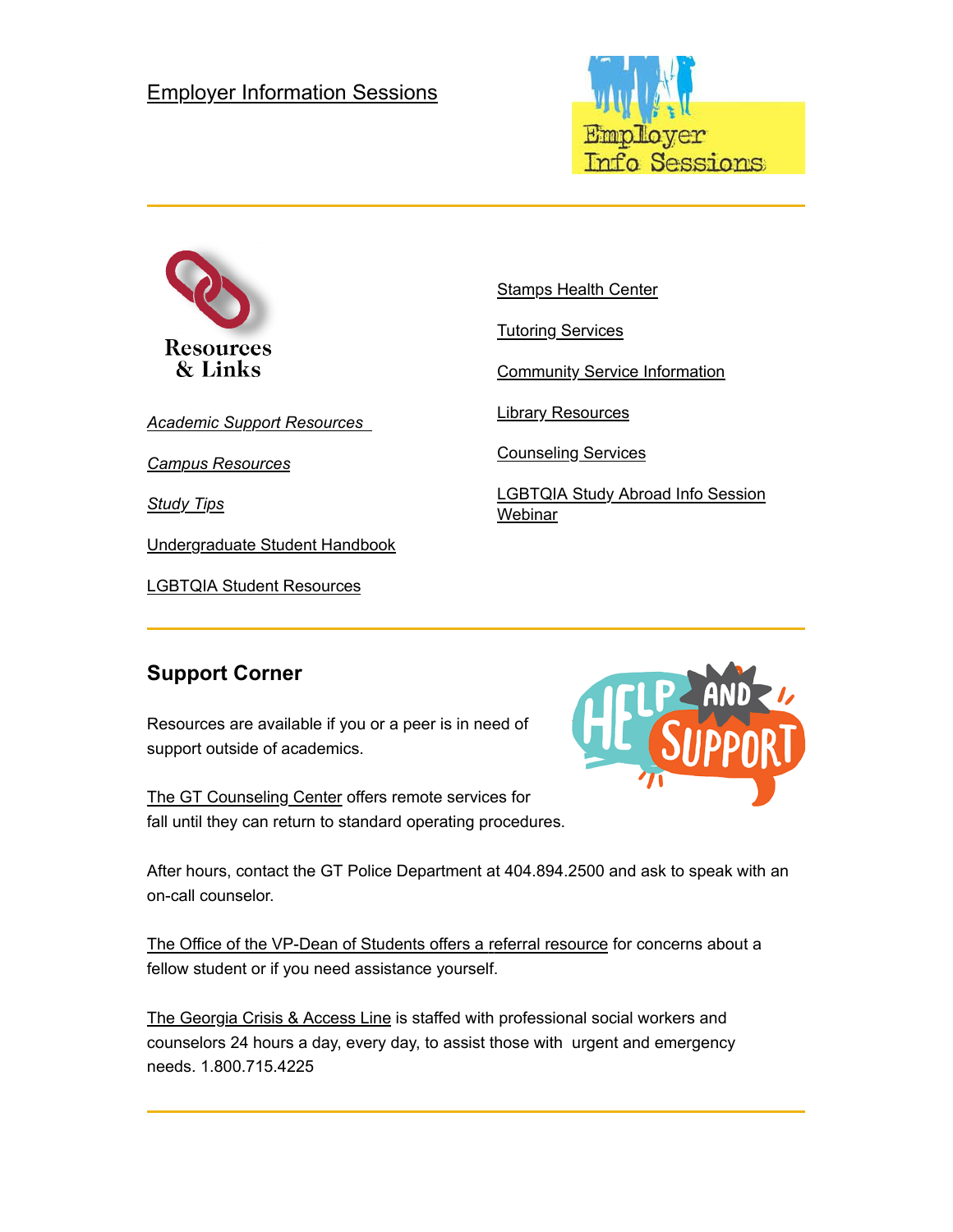

# **Upcoming MSE Events**



*Copyright © 2018 MSE at Georgia Tech, All rights reserved.*

#### **Our mailing address is:**

Georgia Institute of Technology School of Materials Science and Engineering 771 Ferst Drive Atlanta, Ga 30332-0245

unsubscribe from this list update subscription preferences